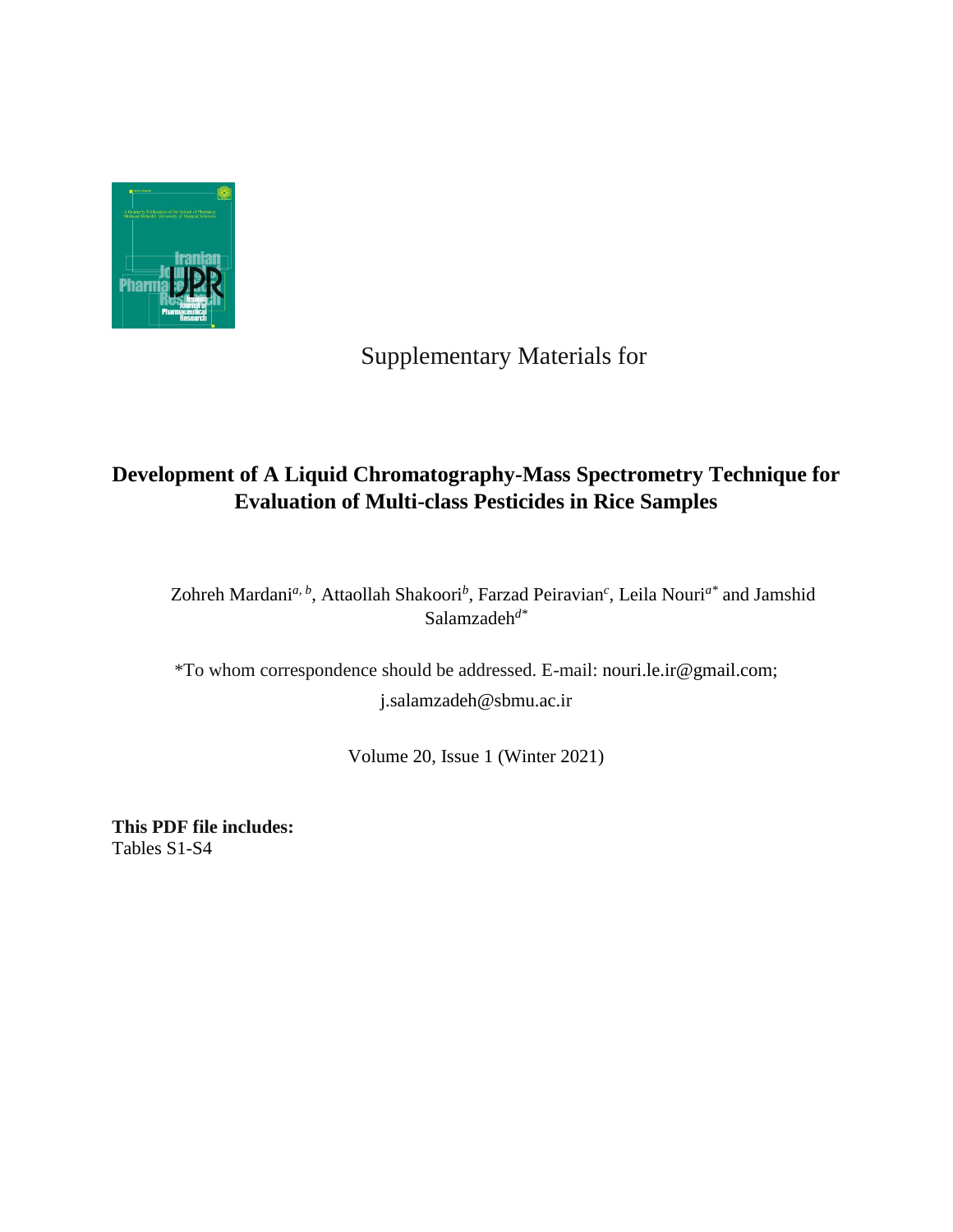**Table S1.** Names, molar masses, chromatographic and MRM parameters for studied pesticides.

| No.            | Compound                     | $\mathbf{MW}$<br>(g/mol) | Rt<br>(min) | <b>Parent ion</b>  | CV<br>(V) | $\overline{1^{st}}$ Transition<br>(Quantitation) | CE (eV) | $2nd$ Transition<br>(Confirmation) | <b>CE</b><br>(eV) | Ion<br>ratio |
|----------------|------------------------------|--------------------------|-------------|--------------------|-----------|--------------------------------------------------|---------|------------------------------------|-------------------|--------------|
| 1              | Acephate                     | 183                      | 2.95        | $[M+H]^+$          | 15        | $184 \rightarrow 143$                            | 8       | $184 \rightarrow 125$              | 30                | 16.4         |
| 2              | Acetochlor                   | 269                      | 19.93       | $[M+H]^+$          | 20        | $270 \rightarrow 224$                            | 15      | $270 \rightarrow 148$              | 15                | 1.5          |
| 3              | Alachlor                     | 269                      | 19.95       | $[M+H]^+$          | 22        | $270 \rightarrow 238$                            | 17      | $270 \rightarrow 162$              | 17                | 1.5          |
| $\overline{4}$ | Atrazine                     | 215                      | 15.72       | $[M+H]^+$          | 36        | $216 \rightarrow 174$                            | 20      | $216 \rightarrow 96$               | 24                | 1.1          |
| $\overline{5}$ | Azinphos-ethyl <sup>b</sup>  | 345                      | 18.99       | $[M+H]^+$          | 15        | $346 \rightarrow 77$                             | 36      | $346 \rightarrow 132$              | 30                | 1.4          |
| 6              | Azinphos-methyl              | 317                      | 17.99       | $[M+H]^+$          | 20        | $318 \rightarrow 160$                            | 10      | $318 \rightarrow 261$              | 10                | 11.3         |
| $\tau$         | Azoxystrobin                 | 403                      | 18.31       | $[M+H]^+$          | 22        | $404 \rightarrow 372$                            | 15      | $404 \rightarrow 329$              | 30                | 2.5          |
| 8              | Benalaxyl                    | 325                      | 21.57       | $[M+H]^+$          | 30        | $326 \rightarrow 91$                             | 20      | $326 \rightarrow 316$              | 34                | 1.2          |
| 9              | Bioallethrin                 | 302                      | 24.13       | $[M+H]^+$          | 20        | $303 \rightarrow 123$                            | 15      | $303 \rightarrow 151$              | 10                | 1.7          |
| 10             | Bitertanol                   | 337                      | 21.32       | $[M+H]^+$          | 20        | $338 \rightarrow 70$                             | 17      | $338 \rightarrow 99$               | 8                 | 4.7          |
| 11             | Bromacil <sup>b</sup>        | 260                      | 13.75       | $[M+H]^+$          | 20        | $261 \rightarrow 205$                            | 12      | $261 \rightarrow 188$              | 35                | 7.0          |
| 12             | Buprofezin                   | 305                      | 24.34       | $[M+H]^+$          | 30        | $306 \rightarrow 57$                             | 20      | $306 \rightarrow 201$              | 15                | 2.8          |
| 13             | Carbaryl <sup>a</sup>        | 201                      | 14.61       | $[M+H]^+$          | 15        | $202 \rightarrow 145$                            | 20      | $202 \rightarrow 117$              | 10                | 3.9          |
| 14             | Carbendazim                  | 191                      | 9.48        | $[M+H]^+$          | 30        | $192 \rightarrow 160$                            | 20      | $192 \rightarrow 132$              | 26                | 3.1          |
| 15             | Carbofuran <sup>b</sup>      | 221                      | 15.00       | $[M+H]^+$          | 15        | $222 \rightarrow 165$                            | 16      | $222 \rightarrow 123$              | 16                | 1.4          |
| 16             | Carbofuran-d3*               | 224                      | 14.17       | $[M+H]^+$          | 15        | $225 \rightarrow 123$                            | 30      | $225 \rightarrow 165$              | 10                | 1.4          |
| 17             | Carbosulfan                  | 380                      | 26.87       | $[M+H]^+$          | 40        | $381 \rightarrow 118$                            | 25      | $381 \rightarrow 76$               | 34                | 1.6          |
| 18             | Carboxin                     | 235                      | 14.61       | $[M+H]^+$          | 32        | 236→143                                          | 16      | $236 \rightarrow 87$               | 22                | 3.4          |
| 19             | Cartap <sup>a</sup>          | 237                      | 2.57        | $[M+H]^+$          | 27        | $238 \rightarrow 73$                             | 16      | $238 \rightarrow 150$              | 16                | 1.8          |
| 20             | Chlorbromuron <sup>b</sup>   | 292                      | 18.47       | $[M+H]^+$          | 28        | $293 \rightarrow 204$                            | 16      | $293 \rightarrow 182$              | 16                | 1.3          |
| 21             | Chlorfenvinphos <sup>b</sup> | 358                      | 21.05       | $[M+H]^+$          | 28        | $359 \rightarrow 99$                             | 28      | $359 \rightarrow 155$              | 17                | 2.1          |
| 22             | Chlormequat                  | 122                      | 2.66        | $[M]^+$            | 20        | $122 \rightarrow 58$                             | 20      | $124 \rightarrow 58$               | 20                | 3.1          |
| 23             | Chlorpyrifos <sup>a</sup>    | 350                      | 25.24       | $[M+H]^+$          | 30        | $350 \rightarrow 97$                             | 25      | $350 \rightarrow 198$              | 22                | 2.1          |
| 24             | Chlorpyrifos-methyl          | 321                      | 22.93       | $[M+H]^+$          | 34        | $322 \rightarrow 125$                            | 20      | $322 \rightarrow 290$              | 18                | 2.7          |
| 25             | Cinosulfuron <sup>a</sup>    | 413                      | 5.67        | $[M+H]^+$          | 16        | $414 \rightarrow 183$                            | 15      | $414 \rightarrow 157$              | 15                | 17.9         |
| 26             | Clodinafob-propargyl         | 349                      | 20.18       | $[M+H]^+$          | 20        | $350 \rightarrow 266$                            | 22      | $350 \rightarrow 91$               | 20                | 1.4          |
| 27             | Clofentezine                 | 302                      | 22.04       | $[M+H]^+$          | 25        | $303 \rightarrow 102$                            | 35      | $303 \rightarrow 138$              | 33                | 1.3          |
| 28             | Coumaphosb                   | 362                      | 20.95       | $[M+H]^+$          | 35        | $363 \rightarrow 307$                            | 17      | $363 \rightarrow 289$              | 25                | 3.2          |
| 29             | Cycloxydim                   | 325                      | 17.59       | $[\mathrm{M+H}]^+$ | $28\,$    | $326 \rightarrow 280$                            | 20      | $326 \rightarrow 180$              | 15                | 1.3          |
| 30             | Cypermethrin                 | 415                      | 25.70       | $[M+NH4]^+$        | 15        | $433 \rightarrow 191$                            | 15      | $433 \rightarrow 127$              | 41                | 5.0          |
| 31             | Cyproconazole                | 291                      | 20.29       | $[M+H]^+$          | 30        | $292 \rightarrow 125$                            | 28      | $292 \rightarrow 70$               | 20                | 2.7          |
| 32             | Cyprodinil                   | 225                      | 22.04       | $[M+H]^+$          | 40        | $226 \rightarrow 93$                             | 38      | $226 \rightarrow 108$              | 27                | 1.3          |
| 33             | Deltamethrin                 | 505                      | 25.73       | $[M+H]^+$          | 30        | $506 \rightarrow 281$                            | 44      | $506 \rightarrow 93$               | 12                | 3.0          |
| 34             | Dialifosb                    | 393                      | 22.77       | $[M+H]^+$          | 20        | $394 \rightarrow 187$                            | 10      | $394 \rightarrow 208$              | 15                | 1.1          |
| 35             | Diazinon <sup>a</sup>        | 304                      | 21.92       | $[M+H]^+$          | 29        | $305 \rightarrow 97$                             | 35      | $305 \rightarrow 169$              | 20                | 1.9          |
| 36             | Dicrotophosb                 | 237                      | 4.32        | $[M+H]^+$          | 26        | $238 \rightarrow 112$                            | 10      | $238 \rightarrow 193$              | 10                | 3.3          |
| 37             | Difenoconazole               | 405                      | 22.02       | $[M+H]^+$          | 40        | $406 \rightarrow 251$                            | 25      | $406 \rightarrow 337$              | 20                | 16.7         |
| 38             | Dimethenamid                 | 275                      | 17.61       | $[M+H]^+$          | 23        | $276 \rightarrow 244$                            | 18      | $276 \rightarrow 168$              | 24                | 2.5          |
| 39             | Dimoxystrobin                | 326                      | 19.98       | $[M+H]^+$          | 25        | $327 \rightarrow 116$                            | 12      | $327 \rightarrow 205$              | 20                | 2.6          |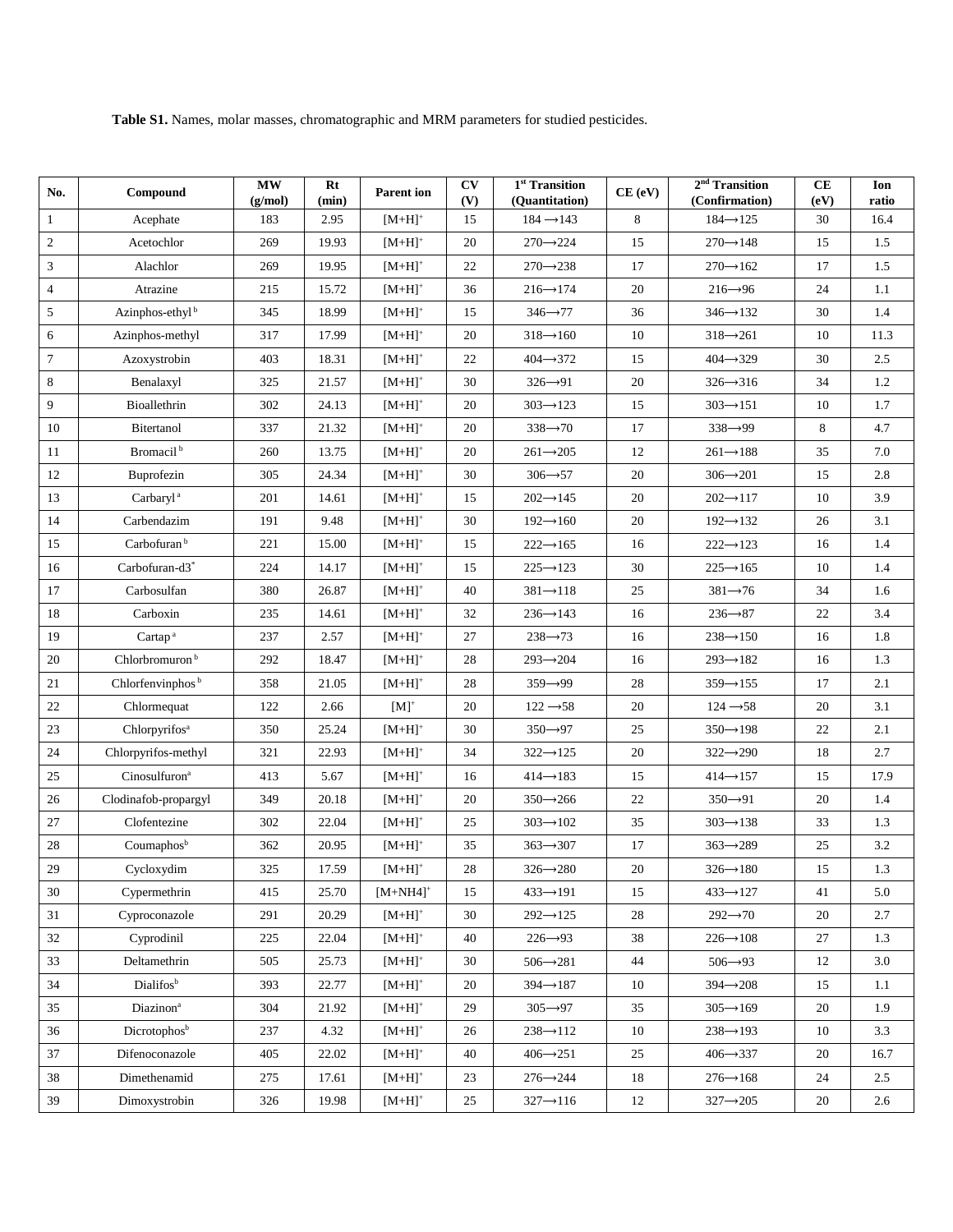| 40     | Diniconazole                    | 325 | 22.50 | $[M+H]$ <sup>+</sup> | 15 | $326 \rightarrow 70$  | 30 | $326 \rightarrow 159$ | 34 | 15.6    |
|--------|---------------------------------|-----|-------|----------------------|----|-----------------------|----|-----------------------|----|---------|
| 41     | Disulfoton                      | 274 | 22.79 | $[M+H]^+$            | 18 | $275 \rightarrow 89$  | 22 | $275 \rightarrow 61$  | 35 | 2.4     |
| 42     | Edifenphos <sup>a</sup>         | 310 | 20.50 | $[M+H]^+$            | 30 | $311 \rightarrow 109$ | 32 | $311 \rightarrow 111$ | 26 | 4.9     |
| 43     | Ethion                          | 384 | 24.39 | $[M+H]^+$            | 20 | $385 \rightarrow 97$  | 10 | $385 \rightarrow 199$ | 43 | 1.2     |
| 44     | Ethoprophos                     | 242 | 19.49 | $[M+H]^+$            | 26 | $243 \rightarrow 97$  | 28 | $243 \rightarrow 131$ | 15 | 1.2     |
| 45     | Etrimfos                        | 292 | 21.67 | $[M+H]^+$            | 35 | $293 \rightarrow 125$ | 25 | $293 \rightarrow 265$ | 18 | 2.7     |
| 46     | Fenamiphos                      | 303 | 19.77 | $[M+H]^+$            | 32 | $304 \rightarrow 217$ | 25 | $304 \rightarrow 202$ | 32 | 2.0     |
| 47     | Fenarimol                       | 330 | 19.78 | $[M+H]^+$            | 20 | $331 \rightarrow 268$ | 20 | $331 \rightarrow 81$  | 20 | 2.6     |
| 48     | Fenbuconazole                   | 336 | 19.58 | $[M+H]^+$            | 32 | $337 \rightarrow 70$  | 16 | $337 \rightarrow 125$ | 35 | 1.6     |
| 49     | Fenhexamid                      | 301 | 19.76 | $[M+H]^+$            | 41 | $302 \rightarrow 97$  | 22 | $302 \rightarrow 55$  | 31 | 1.8     |
| 50     | Fenoxaprop-P-ethyl              | 361 | 23.64 | $[M+H]^+$            | 20 | $362 \rightarrow 121$ | 25 | $362 \rightarrow 288$ | 25 | 1.2     |
| 51     | Fenpropathrin                   | 349 | 25.14 | $[M+H]^+$            | 20 | $350 \rightarrow 125$ | 15 | $350 \rightarrow 97$  | 20 | $4.2\,$ |
| 52     | Fenpyroximate                   | 421 | 25.59 | $[M+H]^+$            | 32 | $422 \rightarrow 366$ | 15 | $422 \rightarrow 138$ | 35 | 1.9     |
| 53     | Flamprop-M-Isopropyl            | 363 | 20.43 | $[M+H]^+$            | 20 | $364 \rightarrow 105$ | 20 | $364 \rightarrow 77$  | 50 | 2.7     |
| 54     | Fluometuron <sup>b</sup>        | 232 | 15.33 | $[M+H]^+$            | 30 | $233 \rightarrow 72$  | 18 | $233 \rightarrow 46$  | 20 | 4.9     |
| 55     | Fluoxastrobin                   | 458 | 19.56 | $[M+H]$ <sup>+</sup> | 30 | $459 \rightarrow 188$ | 36 | $459 - 427$           | 24 | 1.3     |
| 56     | Flutriafol                      | 301 | 16.35 | $[M+H]^+$            | 32 | $302 \rightarrow 70$  | 25 | $302 \rightarrow 123$ | 20 | 1.8     |
| 57     | Foramsulfuron                   | 452 | 6.05  | $[M+H]^+$            | 32 | $453 \rightarrow 182$ | 20 | $453 \rightarrow 272$ | 15 | 4.5     |
| 58     | Fuberidazole                    | 184 | 12.21 | $[M+H]^+$            | 42 | $185 \rightarrow 157$ | 25 | $185 \rightarrow 156$ | 32 | 2.2     |
| 59     | Haloxyfop                       | 361 | 23.50 | $[M+H]^+$            | 10 | $362 \rightarrow 91$  | 35 | $362 \rightarrow 316$ | 12 | 46.3    |
| 60     | Hexythiazox                     | 352 | 24.85 | $[M+H]^+$            | 26 | $353 \rightarrow 228$ | 15 | $353 \rightarrow 168$ | 30 | 2.0     |
| 61     | Imazalil                        | 296 | 20.39 | $[M+H]$ <sup>+</sup> | 35 | $297 \rightarrow 69$  | 30 | $297 \rightarrow 159$ | 22 | 1.1     |
| 62     | Imazamethabenz-methyl           | 288 | 14.13 | $[M+H]^+$            | 10 | $289 \rightarrow 144$ | 26 | $289 \rightarrow 161$ | 26 | 1.5     |
| 63     | Iprobenfos <sup>b</sup>         | 288 | 20.19 | $[M+H]$ <sup>+</sup> | 20 | $289 \rightarrow 91$  | 18 | $289 \rightarrow 205$ | 14 | 6.7     |
| 64     | Isoproturon                     | 206 | 16.62 | $[M+H]^+$            | 35 | $207 \rightarrow 72$  | 18 | $207 - 47$            | 18 | 69.5    |
| 65     | Linuron                         | 248 | 18.20 | $[M+H]^+$            | 25 | $249 \rightarrow 160$ | 15 | $249 \rightarrow 181$ | 15 | 13.6    |
| 66     | Malathion <sup>a</sup>          | 330 | 18.43 | $[M+H]^+$            | 18 | $331 \rightarrow 127$ | 12 | $331 \rightarrow 99$  | 20 | 1.4     |
| 67     | Mepiquat                        | 114 | 2.73  | $[M]^+$              | 30 | $114 \rightarrow 58$  | 25 | $114 \rightarrow 70$  | 25 | 4.6     |
| 68     | Mesosulfuron-methyl             | 503 | 8.64  | $[M+H]^+$            | 38 | $504 \rightarrow 182$ | 23 | $504 \rightarrow 83$  | 60 | 2.0     |
| 69     | Metalaxyl                       | 279 | 16.79 | $[M+H]^+$            | 24 | $280 \rightarrow 192$ | 17 | $280 \rightarrow 220$ | 20 | 3.0     |
| $70\,$ | Methabenzthiazuron <sup>b</sup> | 221 | 15.53 | $[M+H]^+$            | 28 | $222 \rightarrow 165$ | 20 | $222 \rightarrow 150$ | 30 | $2.2\,$ |
| 71     | Methidathionb                   | 302 | 16.93 | $[M+H]^+$            | 18 | $303 \rightarrow 145$ | 20 | $303 \rightarrow 85$  | 10 | 1.2     |
| 72     | Monocrotophosb                  | 223 | 3.73  | $[M+H]^+$            | 26 | $224 \rightarrow 127$ | 18 | $224 \rightarrow 98$  | 14 | 2.3     |
| 73     | Omethoateb                      | 213 | 3.10  | $[M+H]^+$            | 20 | $214 \rightarrow 125$ | 18 | $214 \rightarrow 183$ | 15 | 4.4     |
| 74     | Oxadiazon <sup>a</sup>          | 344 | 24.27 | $[M+H]^+$            | 30 | $345 \rightarrow 220$ | 13 | $345 \rightarrow 177$ | 40 | 1.5     |
| 75     | Oxydemeton-methyl <sup>a</sup>  | 246 | 3.26  | $[M+H]^+$            | 20 | $247 \rightarrow 109$ | 25 | $247 \rightarrow 169$ | 14 | 1.3     |
| 76     | Penconazole                     | 283 | 20.71 | $[M+H]^+$            | 28 | $284 \rightarrow 70$  | 20 | $284 \rightarrow 159$ | 20 | 1.7     |
| 77     | Phosalone                       | 367 | 22.32 | $[M+H]^+$            | 20 | $368 \rightarrow 182$ | 38 | $368 \rightarrow 111$ | 20 | 1.2     |
| 78     | Phosmet                         | 317 | 17.68 | $[M+H]^+$            | 30 | $318 \rightarrow 160$ | 30 | $318 \rightarrow 77$  | 43 | 3.1     |
| 79     | Phosphamidon <sup>b</sup>       | 299 | 12.47 | $[M+H]^+$            | 26 | $300 \rightarrow 127$ | 20 | $300 \rightarrow 174$ | 10 | 2.7     |
| 80     | Phoxim                          | 298 | 21.46 | $[M+H]^+$            | 16 | $299 \rightarrow 129$ | 13 | $299 \rightarrow 153$ | 11 | 5.9     |
| 81     | Pinoxaden                       | 400 | 21.15 | $[M+H]^+$            | 10 | $401 \rightarrow 317$ | 17 | $401 \rightarrow 57$  | 17 | 2.3     |
| 82     | Prallethrin                     | 300 | 23.06 | $[M+H]^+$            | 15 | $301 \rightarrow 105$ | 8  | $301 \rightarrow 133$ | 8  | 1.6     |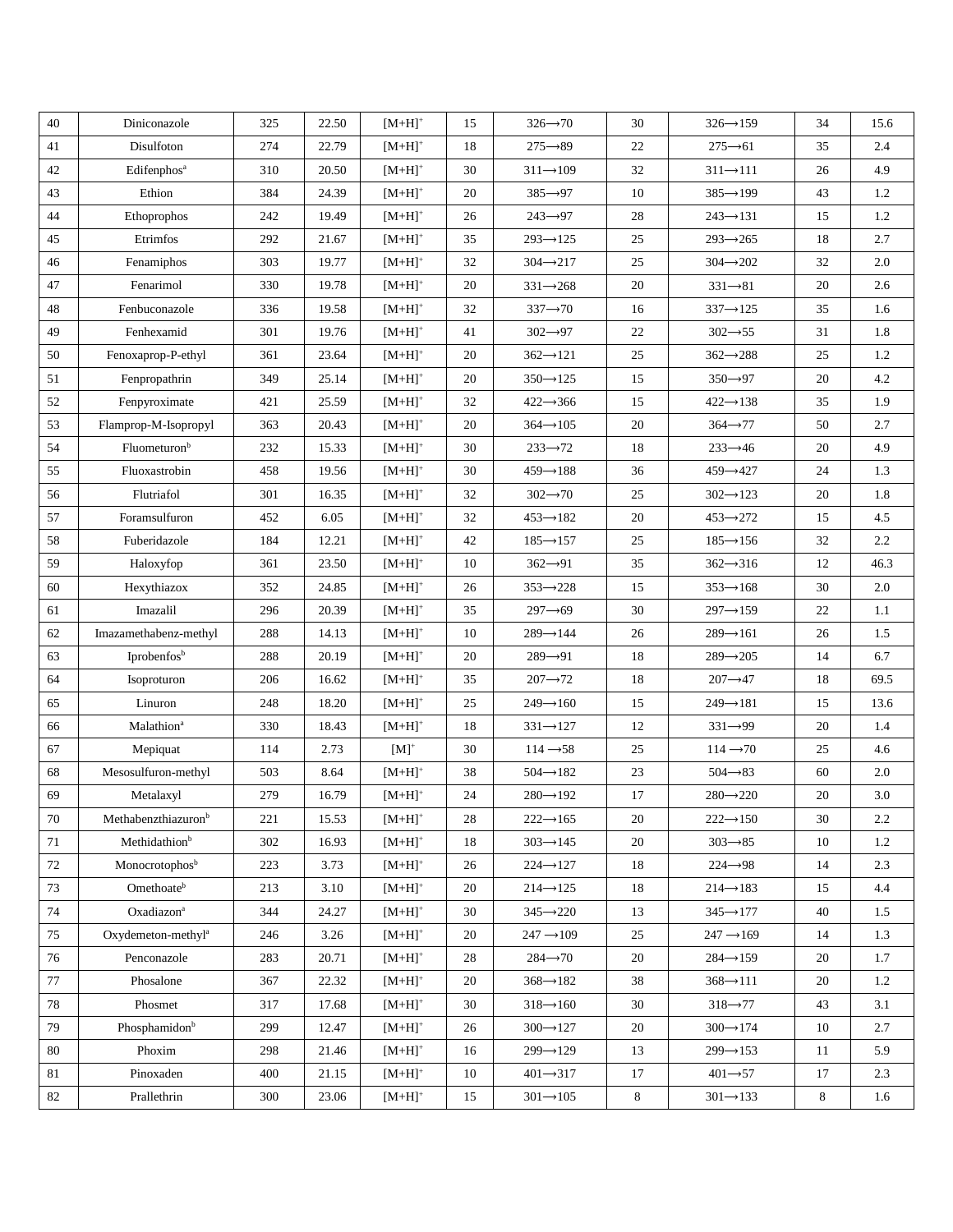| 83  | Primicarb                       | 238 | 15.34 | $[M+H]$ <sup>+</sup> | 27 | $239 \rightarrow 72$  | 25 | $239 - 182$           | 15 | 4.2     |
|-----|---------------------------------|-----|-------|----------------------|----|-----------------------|----|-----------------------|----|---------|
| 84  | Primiphos-methyl <sup>a</sup>   | 305 | 22.44 | $[M+H]$ <sup>+</sup> | 30 | $306 \rightarrow 108$ | 28 | $306 \rightarrow 164$ | 17 | 4.8     |
| 85  | Prochloraz                      | 375 | 22.17 | $[M+H]^+$            | 20 | $376 \rightarrow 308$ | 15 | $376 \rightarrow 266$ | 20 | 6.1     |
| 86  | Profenofos                      | 372 | 23.96 | $[M+H]^+$            | 36 | $373 \rightarrow 303$ | 42 | $373 \rightarrow 128$ | 20 | $2.2\,$ |
| 87  | Propiconazole <sup>a</sup>      | 341 | 21.26 | $[M+H]$ <sup>+</sup> | 40 | $342 \rightarrow 159$ | 30 | $342 \rightarrow 69$  | 16 | 1.0     |
| 88  | Propoxurb                       | 209 | 13.93 | $[M+H]$ <sup>+</sup> | 20 | $210 \rightarrow 111$ | 14 | $210 \rightarrow 168$ | 8  | $3.2\,$ |
| 89  | Pyraclostrobin                  | 387 | 21.31 | $[M+H]^+$            | 26 | $388 \rightarrow 194$ | 14 | $388 \rightarrow 163$ | 22 | $1.1\,$ |
| 90  | Pyrazophosb                     | 373 | 22.13 | $[M+H]^+$            | 36 | $374 \rightarrow 222$ | 30 | $374 \rightarrow 194$ | 21 | 1.3     |
| 91  | Spinosyn A <sup>a</sup>         | 732 | 26.65 | $[M+H]^+$            | 53 | $733 \rightarrow 142$ | 30 | $733 \rightarrow 98$  | 56 | 3.7     |
| 92  | Spinosyn D <sup>a</sup>         | 746 | 27.44 | $[M+H]^+$            | 50 | $747 \rightarrow 142$ | 31 | $747 \rightarrow 98$  | 51 | 4.4     |
| 93  | Spiroxamine                     | 297 | 22.86 | $[M+H]^+$            | 40 | $298 \rightarrow 144$ | 20 | $298 \rightarrow 100$ | 35 | 1.3     |
| 94  | Sulfosulfuron                   | 470 | 8.02  | $[M+H]$ <sup>+</sup> | 25 | $471 \rightarrow 211$ | 13 | $471 \rightarrow 261$ | 18 | 1.4     |
| 95  | TCMTB <sup>b</sup>              | 238 | 18.10 | $[M+H]^+$            | 21 | $239 \rightarrow 180$ | 10 | $239 \rightarrow 136$ | 40 | 3.6     |
| 96  | Tebuconazole                    | 307 | 20.80 | $[M+H]$ <sup>+</sup> | 35 | $308 \rightarrow 70$  | 20 | $308 \rightarrow 125$ | 45 | 16.9    |
| 97  | Thiobencarb <sup>a</sup>        | 257 | 22.57 | $[M+H]^+$            | 18 | $258 \rightarrow 125$ | 20 | $258 \rightarrow 100$ | 13 | 7.7     |
| 98  | Thiodicarb <sup>a</sup>         | 354 | 15.38 | $[M+H]^+$            | 20 | $355 \rightarrow 88$  | 16 | $355 \rightarrow 108$ | 13 | 1.5     |
| 99  | Thiophanate-methyl <sup>a</sup> | 342 | 13.51 | $[M+H]^+$            | 24 | $343 \rightarrow 151$ | 22 | $343 \rightarrow 311$ | 12 | 6.1     |
| 100 | Triadimefon                     | 293 | 19.41 | $[M+H]^+$            | 30 | $294 \rightarrow 69$  | 20 | $294 \rightarrow 197$ | 15 | 2.9     |
| 101 | Triadimenol <sup>a</sup>        | 295 | 19.66 | $[M+H]^+$            | 20 | $296 \rightarrow 70$  | 8  | $296 \rightarrow 99$  | 15 | 7.4     |
| 102 | Triallate                       | 303 | 25.34 | $[M+H]^+$            | 32 | $304 \rightarrow 86$  | 20 | $304 \rightarrow 143$ | 24 | 1.1     |
| 103 | Triasulfuron                    | 401 | 8.59  | $[M+H]^+$            | 30 | $402 \rightarrow 141$ | 20 | $402 \rightarrow 167$ | 17 | 1.0     |
| 104 | Triazophos <sup>b</sup>         | 313 | 18.85 | $[M+H]^+$            | 31 | $314 \rightarrow 162$ | 18 | $314 \rightarrow 119$ | 32 | 1.8     |
| 105 | Tricyclazole <sup>a</sup>       | 189 | 10.40 | $[M+H]$ <sup>+</sup> | 38 | $190 \rightarrow 136$ | 27 | $190 \rightarrow 163$ | 22 | 1.4     |
| 106 | Trifloxystrobin                 | 408 | 22.40 | $[M+H]^+$            | 30 | $409 \rightarrow 186$ | 16 | $409 \rightarrow 206$ | 16 | 3.3     |
| 107 | Triflumizole <sup>a</sup>       | 345 | 23.17 | $[M+H]^+$            | 10 | $346 \rightarrow 278$ | 8  | $346 \rightarrow 73$  | 25 | 2.4     |
| 108 | Triflumuron                     | 358 | 21.20 | $[M+H]^+$            | 30 | $359 \rightarrow 156$ | 35 | $359 \rightarrow 139$ | 21 | 1.2     |
| 109 | Triphenylphosphate**            | 326 | 20.81 | $[M+H]^+$            | 20 | $327 \rightarrow 152$ | 45 | $327 \rightarrow 77$  | 45 | 1.9     |
| 110 | Triticonazole                   | 317 | 18.46 | $[M+H]^+$            | 15 | $318 \rightarrow 70$  | 14 | $318 \rightarrow 125$ | 28 | 2.2     |

\*Surrogate.

\*\*Internal standard.

<sup>a</sup>Permitted pesticides in Iran for rice production.

<sup>b</sup>Prohibited pesticides in Iran.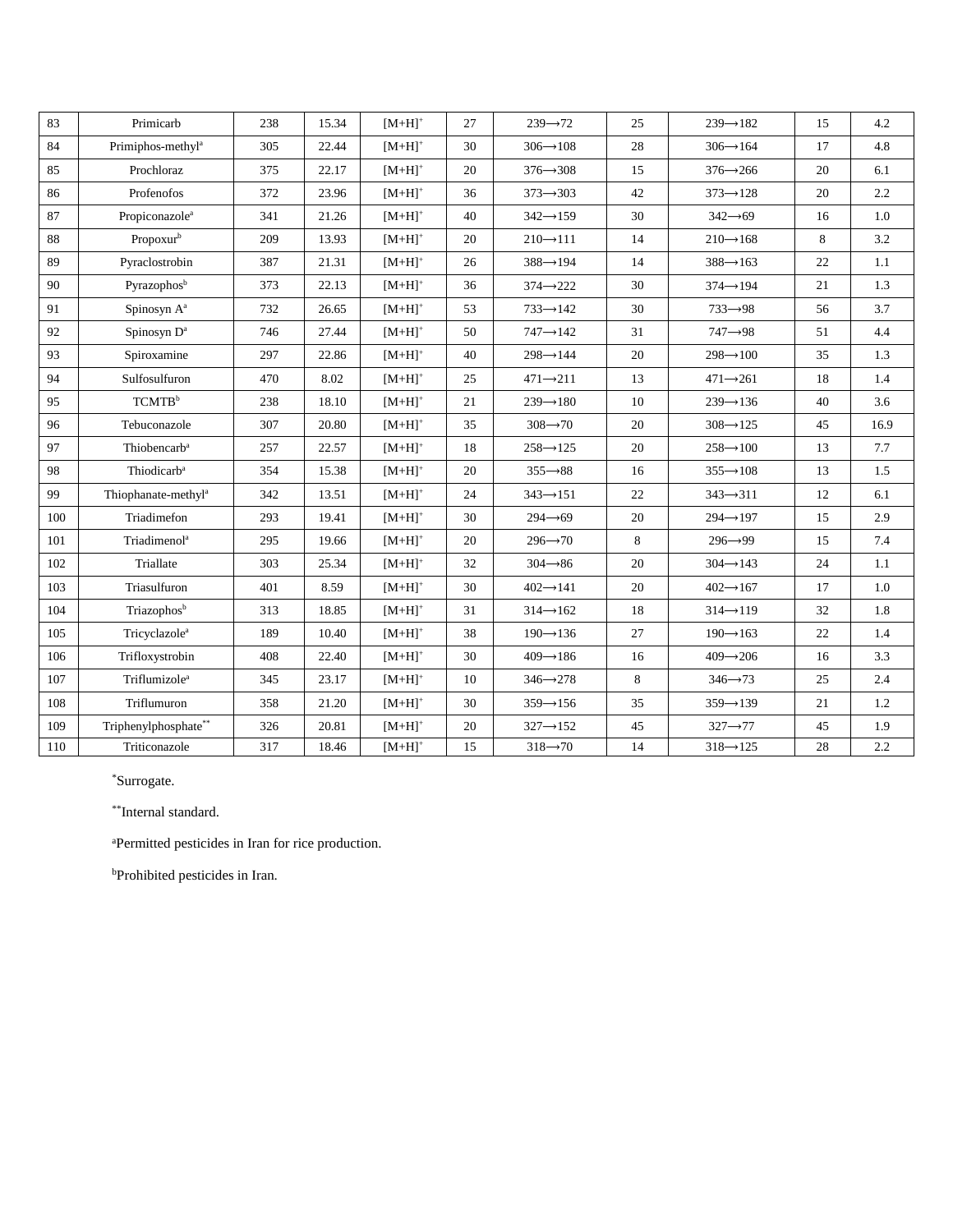| No.            | <b>Pesticides</b>    |              | Solvent-base calibration<br>curve |              | Matrix-matched calibration<br>curve | $\textbf{A}^*$ | Matrix             |  |
|----------------|----------------------|--------------|-----------------------------------|--------------|-------------------------------------|----------------|--------------------|--|
|                |                      | <b>Slope</b> | $\overline{\mathbb{R}^2}$         | <b>Slope</b> | $\mathbb{R}^2$                      |                | Effect $(\%)^{**}$ |  |
| 1              | Acephate             | 0.415        | 0.992                             | 0.717        | 0.996                               | 1.728          | $-72.77$           |  |
| $\sqrt{2}$     | Acetochlor           | 0.111        | 0.997                             | 0.097        | 0.997                               | 0.874          | 12.61              |  |
| 3              | Alachlor             | 0.118        | 0.997                             | 0.134        | 0.992                               | 1.136          | $-13.56$           |  |
| $\overline{4}$ | Atrazine             | 0.781        | 0.997                             | 0.761        | 0.999                               | 0.974          | 2.56               |  |
| 5              | Azinphos-ethyl       | 0.466        | 0.999                             | 0.789        | 0.996                               | 1.693          | $-69.31$           |  |
| 6              | Azinphos-methyl      | 1.212        | 0.998                             | 1.305        | 0.998                               | 1.077          | $-7.67$            |  |
| $\tau$         | Azoxystrobin         | 1.612        | 0.998                             | 1.608        | 0.995                               | 0.998          | 0.25               |  |
| $\,8\,$        | Benalaxyl            | 0.678        | 0.997                             | 1.124        | 0.994                               | 1.658          | $-65.78$           |  |
| 9              | Bioallethrin         | 1.274        | 0.999                             | 0.365        | 0.995                               | 0.286          | 71.35              |  |
| $10\,$         | Bitertanol           | 0.890        | 0.997                             | 1.610        | 0.999                               | 1.809          | $-80.90$           |  |
| 11             | <b>Bromacil</b>      | 1.001        | 0.996                             | 0.256        | 0.994                               | 0.256          | 74.43              |  |
| 12             | Buprofezin           | 1.160        | 0.998                             | 2.051        | 0.990                               | 1.768          | $-76.81$           |  |
| 13             | Carbaryl             | 2.891        | 0.996                             | 0.945        | 0.998                               | 0.327          | 67.31              |  |
| 14             | Carbendazim          | 1.150        | 0.999                             | 2.030        | 0.998                               | 1.765          | $-76.52$           |  |
| 15             | Carbofuran           | 1.875        | 0.999                             | 2.459        | 0.996                               | 1.311          | $-31.15$           |  |
| 16             | Carbofuran-d3        | 1.995        | 0.998                             | 2.220        | 0.995                               | 1.113          | $-11.28$           |  |
| $17\,$         | Carbosulfan          | 0.868        | 0.996                             | 1.462        | 0.993                               | 1.684          | $-68.43$           |  |
| 18             | Carboxin             | 1.424        | 0.997                             | 1.065        | 0.997                               | 0.748          | 25.21              |  |
| 19             | Cartap               | 1.104        | 0.993                             | 0.050        | 0.998                               | 0.045          | 95.47              |  |
| 20             | Chlorbromuron        | 0.281        | 0.996                             | 0.520        | 0.994                               | 1.851          | -85.05             |  |
| $21\,$         | Chlorfenvinphos      | 1.564        | 0.995                             | 2.273        | 0.991                               | 1.453          | $-45.33$           |  |
| $22\,$         | Chlormequat          | 0.329        | 0.993                             | 0.212        | 0.993                               | 0.644          | 35.56              |  |
| $23\,$         | Chlorpyrifos         | 1.869        | 0.996                             | 2.363        | 0.999                               | 1.264          | $-26.43$           |  |
| 24             | Chlorpyrifos-methyl  | 0.714        | 0.998                             | 0.907        | 0.998                               | 1.270          | $-27.03$           |  |
| $25\,$         | Cinosulfuron         | 0.293        | 0.993                             | 0.061        | 0.998                               | 0.208          | 79.18              |  |
| $26\,$         | Clodinafob-propargyl | 0.344        | 0.999                             | 0.346        | 0.995                               | 1.006          | $-0.58$            |  |
| $27\,$         | Clofentezine         | 0.404        | 0.994                             | 0.587        | 0.997                               | 1.453          | $-45.30$           |  |
| $28\,$         | Coumaphos            | 0.535        | 1.000                             | 0.755        | 0.999                               | 1.411          | $-41.12$           |  |
| 29             | Cycloxydim           | 0.137        | 0.996                             | 0.031        | 0.996                               | 0.226          | 77.37              |  |
| 30             | Cypermethrin         | 0.216        | 0.991                             | 0.146        | 0.995                               | 0.676          | 32.41              |  |
| 31             | Cyproconazole        | 3.962        | 0.998                             | 4.711        | 0.998                               | 1.189          | -18.90             |  |
| 32             | Cyprodinil           | 2.041        | 0.993                             | 1.990        | 0.997                               | 0.975          | 2.50               |  |
| 33             | Deltamethrin         | 0.594        | 0.993                             | 0.424        | 0.998                               | 0.714          | 28.62              |  |
| 34             | Dialifos             | 0.718        | 0.997                             | 0.825        | 0.997                               | 1.149          | $-14.90$           |  |
| 35             | Diazinon             | 3.167        | 0.997                             | 5.019        | 0.999                               | 1.585          | $-58.48$           |  |
| 36             | Dicrotophos          | 2.380        | 0.993                             | 1.294        | 0.999                               | 0.544          | 45.63              |  |
| 37             | Difenoconazole       | 2.559        | 0.998                             | 3.798        | 0.993                               | 1.484          | $-48.42$           |  |
| 38             | Dimethenamid         | 1.559        | 0.998                             | 2.026        | 0.999                               | 1.300          | $-29.96$           |  |
| 39             | Dimoxystrobin        | 2.346        | 0.999                             | 3.950        | 0.998                               | 1.684          | -68.37             |  |
| 40             | Diniconazole         | 0.586        | 0.999                             | 0.889        | 0.999                               | 1.517          | $-51.71$           |  |

**Table S2.** Linearity and matrix effects of studied compounds.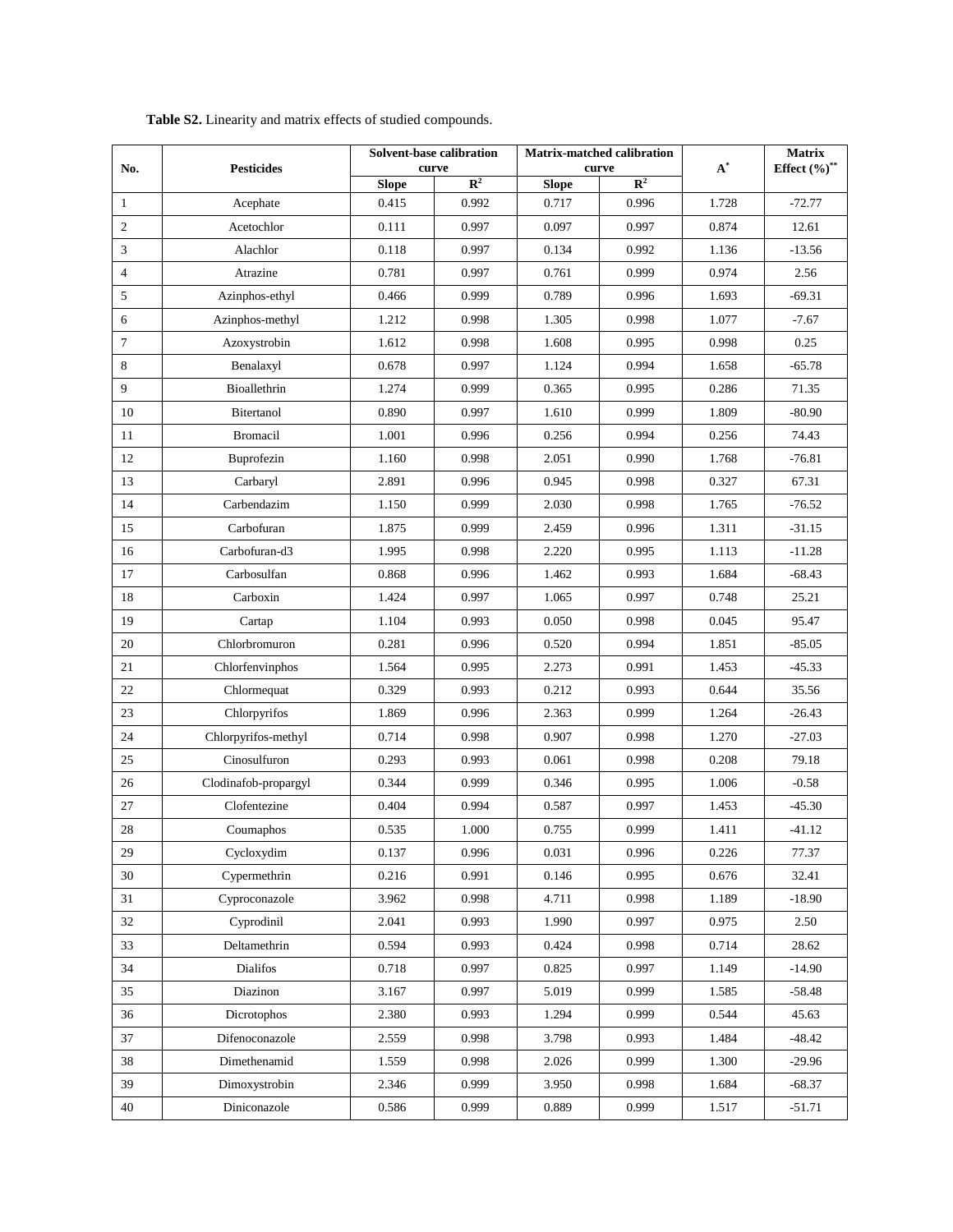| 41     | Disulfoton            | 0.290 | 0.995 | 0.385 | 1.000 | 1.328 | $-32.76$ |
|--------|-----------------------|-------|-------|-------|-------|-------|----------|
| 42     | Edifenphos            | 3.127 | 0.997 | 5.548 | 0.999 | 1.774 | $-77.42$ |
| 43     | Ethion                | 3.057 | 0.999 | 5.307 | 0.999 | 1.736 | $-73.60$ |
| 44     | Ethoprophos           | 1.757 | 0.996 | 1.823 | 0.998 | 1.038 | $-3.76$  |
| 45     | Etrimfos              | 3.056 | 0.999 | 4.789 | 0.999 | 1.567 | $-56.71$ |
| 46     | Fenamiphos            | 2.857 | 0.999 | 4.577 | 0.996 | 1.602 | $-60.20$ |
| 47     | Fenarimol             | 0.186 | 1.000 | 0.260 | 0.998 | 1.398 | $-39.78$ |
| 48     | Fenbuconazole         | 1.923 | 0.997 | 2.653 | 0.999 | 1.380 | $-37.96$ |
| 49     | Fenhexamid            | 1.506 | 0.998 | 0.383 | 0.996 | 0.254 | 74.57    |
| 50     | Fenoxaprop-P-ethyl    | 3.800 | 0.991 | 2.368 | 0.999 | 0.623 | 37.68    |
| 51     | Fenpropathrin         | 0.988 | 0.999 | 1.883 | 0.996 | 1.906 | $-90.59$ |
| 52     | Fenpyroximate         | 5.685 | 0.997 | 4.509 | 0.999 | 0.793 | 20.69    |
| 53     | Flamprop-M-Isopropyl  | 2.285 | 0.994 | 3.254 | 0.994 | 1.424 | $-42.41$ |
| 54     | Fluometuron           | 1.793 | 0.998 | 1.654 | 0.998 | 0.922 | 7.75     |
| 55     | Fluoxastrobin         | 0.370 | 0.998 | 0.455 | 0.997 | 1.230 | $-22.97$ |
| 56     | Flutriafol            | 0.999 | 0.993 | 1.054 | 0.996 | 1.055 | $-5.51$  |
| 57     | Foramsulfuron         | 0.396 | 0.995 | 0.006 | 0.994 | 0.015 | 98.48    |
| 58     | Fuberidazole          | 1.646 | 0.998 | 1.086 | 0.999 | 0.660 | 34.02    |
| 59     | Haloxyfop             | 0.425 | 0.998 | 0.692 | 0.996 | 1.628 | $-62.82$ |
| $60\,$ | Hexythiazox           | 2.684 | 0.997 | 1.961 | 0.999 | 0.731 | 26.94    |
| 61     | Imazalil              | 2.950 | 0.994 | 2.877 | 0.994 | 0.975 | 2.47     |
| 62     | Imazamethabenz-methyl | 0.215 | 0.992 | 0.183 | 0.990 | 0.851 | 14.88    |
| 63     | Iprobenfos            | 4.296 | 0.999 | 6.598 | 0.998 | 1.536 | $-53.58$ |
| 64     | Isoproturon           | 2.252 | 0.995 | 2.182 | 0.996 | 0.969 | 3.11     |
| 65     | Linuron               | 0.434 | 0.995 | 0.626 | 0.996 | 1.442 | $-44.24$ |
| 66     | Malathion             | 2.355 | 0.998 | 4.078 | 0.999 | 1.732 | $-73.16$ |
| 67     | Mepiquat              | 0.660 | 0.995 | 0.715 | 0.991 | 1.083 | $-8.33$  |
| 68     | Mesosulfufuron-methyl | 0.519 | 0.997 | 0.099 | 0.998 | 0.191 | 80.92    |
| 69     | Metalaxyl             | 0.458 | 0.998 | 0.457 | 0.993 | 0.998 | 0.22     |
| 70     | Methabenzthiazuron    | 1.377 | 0.997 | 1.627 | 0.998 | 1.182 | $-18.16$ |
| 71     | Methidathion          | 1.202 | 0.998 | 1.537 | 0.997 | 1.279 | $-27.87$ |
| 72     | Monocrotophos         | 0.834 | 0.993 | 1.331 | 0.996 | 1.596 | $-59.59$ |
| 73     | Omethoate             | 0.718 | 0.995 | 1.261 | 0.998 | 1.756 | $-75.63$ |
| 74     | Oxadiazon             | 0.719 | 0.994 | 0.768 | 0.997 | 1.068 | $-6.82$  |
| 75     | Oxydemeton-methyl     | 1.073 | 0.999 | 1.717 | 0.995 | 1.600 | $-60.02$ |
| 76     | Penconazole           | 1.107 | 0.994 | 1.821 | 0.998 | 1.645 | $-64.50$ |
| 77     | Phosalone             | 1.036 | 0.993 | 0.881 | 0.991 | 0.850 | 14.96    |
| 78     | Phosmet               | 0.245 | 0.996 | 0.217 | 0.996 | 0.886 | 11.43    |
| 79     | Phosphamidon          | 1.591 | 0.995 | 2.660 | 0.999 | 1.672 | $-67.19$ |
| 80     | Phoxim                | 1.087 | 0.996 | 1.300 | 0.998 | 1.196 | $-19.60$ |
| 81     | Pinoxaden             | 0.293 | 0.999 | 0.131 | 0.993 | 0.447 | 55.29    |
| 82     | Prallethrin           | 0.517 | 0.996 | 0.842 | 0.999 | 1.629 | $-62.86$ |
| 83     | Primicarb             | 3.945 | 0.998 | 7.353 | 0.999 | 1.864 | $-86.39$ |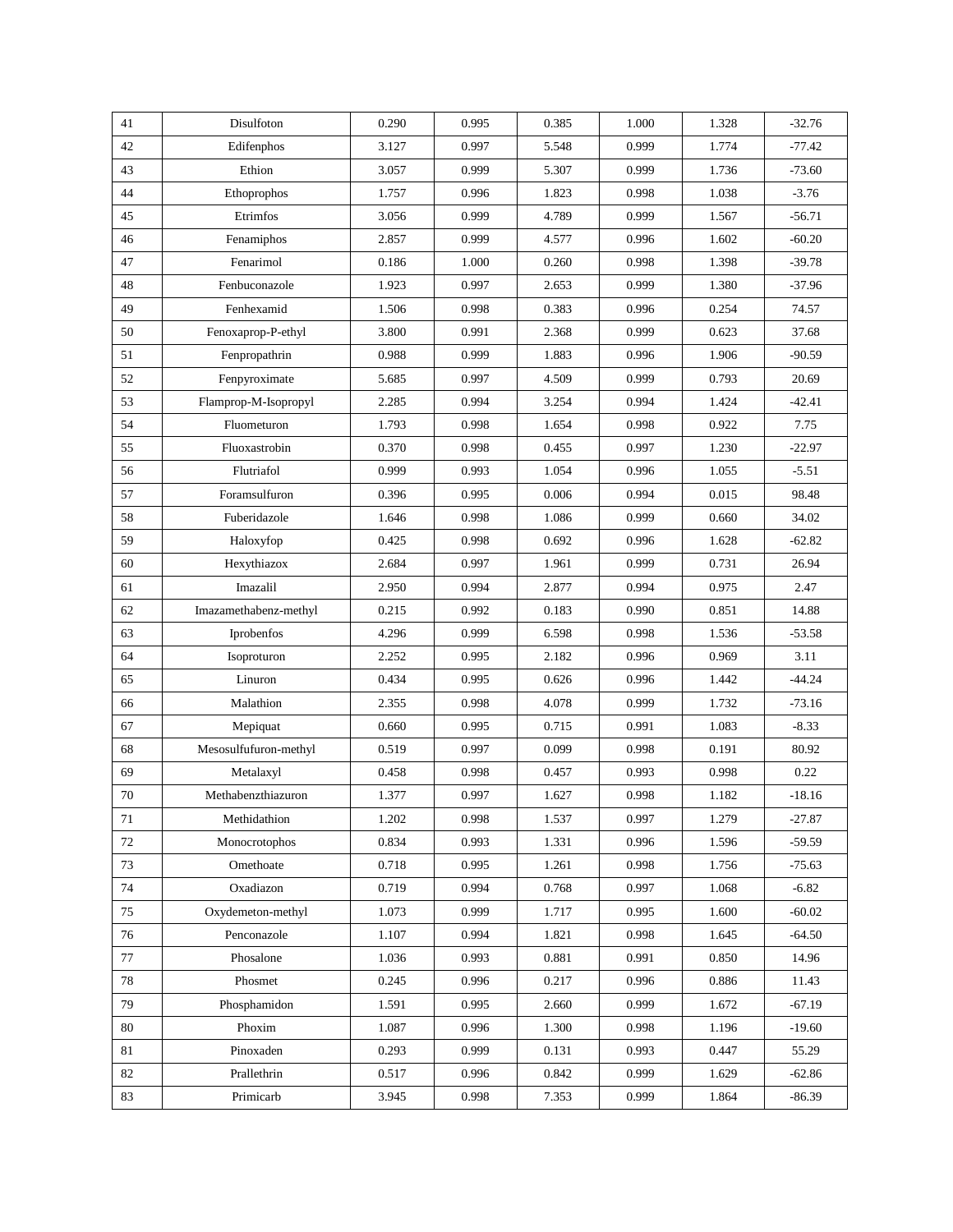| 84  | Primiphos-methyl   | 9.040  | 0.999 | 11.646 | 0.998 | 1.288 | $-28.83$ |
|-----|--------------------|--------|-------|--------|-------|-------|----------|
| 85  | Prochloraz         | 0.752  | 1.000 | 1.456  | 0.997 | 1.936 | $-93.62$ |
| 86  | Profenofos         | 1.048  | 0.998 | 1.936  | 0.997 | 1.847 | $-84.73$ |
| 87  | Propiconazole      | 0.737  | 0.998 | 1.290  | 0.998 | 1.750 | $-75.03$ |
| 88  | Propoxur           | 1.296  | 0.998 | 1.353  | 0.998 | 1.044 | $-4.40$  |
| 89  | Pyraclostrobin     | 0.645  | 1.000 | 0.986  | 0.994 | 1.529 | $-52.87$ |
| 90  | Pyrazophos         | 1.350  | 0.996 | 1.263  | 0.998 | 0.936 | 6.44     |
| 91  | Spinosyn A         | 5.935  | 0.995 | 2.129  | 0.999 | 0.359 | 64.13    |
| 92  | Spinosyn D         | 2.568  | 0.999 | 2.141  | 0.997 | 0.834 | 16.63    |
| 93  | Spiroxamine        | 14.060 | 0.997 | 6.319  | 0.997 | 0.449 | 55.06    |
| 94  | Sulfosulfuron      | 0.183  | 0.996 | 0.249  | 0.999 | 1.361 | $-36.07$ |
| 95  | <b>TCMTB</b>       | 0.782  | 0.995 | 1.091  | 0.999 | 1.395 | $-39.51$ |
| 96  | Tebuconazole       | 3.933  | 0.998 | 6.499  | 0.996 | 1.652 | $-65.24$ |
| 97  | Thiobencarb        | 2.241  | 0.998 | 2.686  | 0.998 | 1.199 | $-19.86$ |
| 98  | Thiodicarb         | 1.126  | 0.996 | 1.079  | 0.994 | 0.958 | 4.17     |
| 99  | Thiophanate-methyl | 0.915  | 0.996 | 0.245  | 0.994 | 0.268 | 73.22    |
| 100 | Triadimefon        | 1.290  | 0.996 | 2.230  | 0.998 | 1.729 | $-72.87$ |
| 101 | Triadimenol        | 0.564  | 0.997 | 0.953  | 0.993 | 1.690 | $-68.97$ |
| 102 | Triallate          | 1.137  | 0.998 | 0.873  | 0.998 | 0.768 | 23.22    |
| 103 | Triasulfuron       | 0.152  | 0.997 | 0.047  | 0.998 | 0.309 | 69.08    |
| 104 | Triazophos         | 2.902  | 1.000 | 5.211  | 0.998 | 1.796 | $-79.57$ |
| 105 | Tricyclazole       | 0.972  | 1.000 | 1.689  | 0.998 | 1.738 | $-73.77$ |
| 106 | Trifloxystrobin    | 1.407  | 0.996 | 2.321  | 0.997 | 1.650 | $-64.96$ |
| 107 | Triflumizole       | 0.928  | 0.991 | 1.429  | 0.999 | 1.540 | $-53.99$ |
| 108 | Triflumuron        | 0.386  | 0.999 | 0.525  | 0.995 | 1.360 | $-36.01$ |
| 109 | Triticonazole      | 2.118  | 0.999 | 1.542  | 0.999 | 0.728 | 27.20    |

\*A = Slope (matrix)/slope (solvent).

\*\*Matrix Effect  $(\% ) = (1 - A) \times 100$ .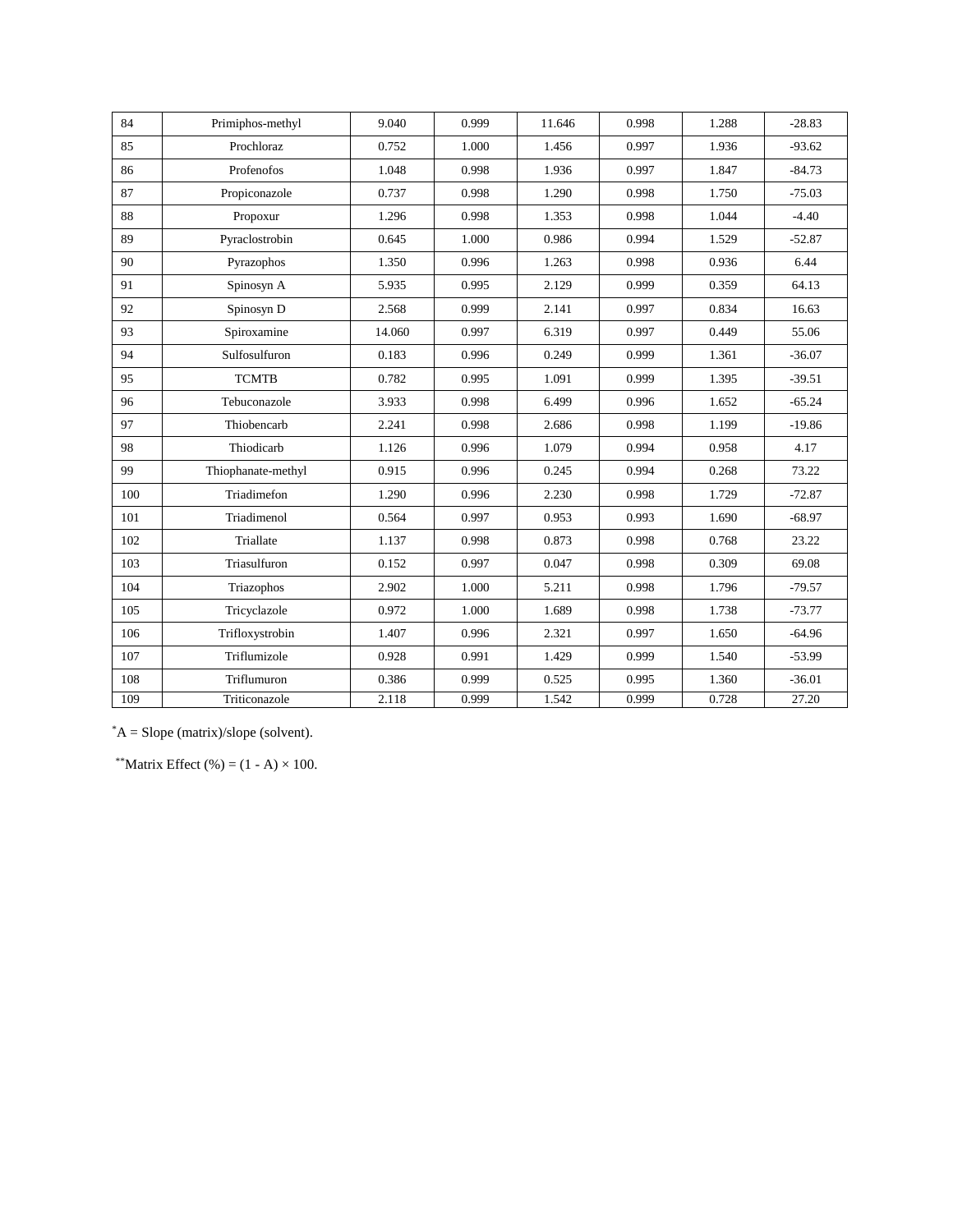|                | Compound             |      | $0.025$ (mg/kg)         |      | $0.200$ (mg/kg)  | $0.800$ (mg/kg) |                | <b>LOD</b><br>(mg/kg)<br>0.010 | LOQ     |
|----------------|----------------------|------|-------------------------|------|------------------|-----------------|----------------|--------------------------------|---------|
| NO.            |                      | Mean | <b>RSD</b>              | Mean | <b>RSD</b>       | Mean            | <b>RSD</b>     |                                | (mg/kg) |
| 1              | Acephate             | 84   | 15                      | 78   | 8                | 85              | 13             |                                | 0.032   |
| $\overline{c}$ | Acetochlor           | 113  | 9                       | 86   | 17               | 79              | 5              | 0.013                          | 0.043   |
| 3              | Alachlor             | 105  | 18                      | 83   | 10               | 77              | $\,8$          | 0.008                          | 0.028   |
| 4              | Atrazine             | 82   | 11                      | 89   | 17               | 84              | 5              | 0.008                          | 0.025   |
| 5              | Azinphos-ethyl       | 90   | $\overline{4}$          | 85   | 8                | 81              | $\mathbf{2}$   | 0.012                          | 0.038   |
| 6              | Azinphos-methyl      | 89   | 6                       | 84   | $\tau$           | 80              | 3              | 0.007                          | 0.024   |
| 7              | Azoxystrobin         | 98   | 9                       | 101  | 10               | 103             | 9              | 0.010                          | 0.032   |
| 8              | Benalaxyl            | 102  | 18                      | 98   | 10               | 94              | 11             | 0.012                          | 0.038   |
| 9              | Bioallethrin         | 102  | 8                       | 92   | 10               | 90              | 11             | 0.013                          | 0.043   |
| 10             | Bitertanol           | 96   | 18                      | 96   | 15               | 98              | 14             | 0.011                          | 0.037   |
| 11             | <b>Bromacil</b>      | 104  | 5                       | 79   | 5                | 81              | 8              | 0.008                          | 0.028   |
| 12             | Buprofezin           | 93   | $\mathbf{1}$            | 111  | $\tau$           | 94              | 3              | 0.010                          | 0.033   |
| 13             | Carbaryl             | 96   | 5                       | 84   | 8                | 81              | 3              | 0.011                          | 0.037   |
| 14             | Carbendazim          | 92   | 5                       | 84   | 13               | 86              | 13             | 0.013                          | 0.043   |
| 15             | Carbofuran           | 81   | 8                       | 82   | $\tau$           | 84              | 9              | 0.013                          | 0.042   |
| 16             | Carbofuran-d3        | 95   | 8                       | 94   | 10               | 98              | 6              | 0.011                          | 0.036   |
| 17             | Carbosulfan          | 109  | 5                       | 108  | $\mathfrak{2}$   | 104             | $\overline{c}$ | 0.007                          | 0.023   |
| 18             | Carboxin             | 72   | $\overline{\mathbf{4}}$ | 91   | 14               | 83              | 13             | 0.007                          | 0.022   |
| 19             | Cartap               | 92   | 18                      | 101  | 16               | 99              | 9              | 0.008                          | 0.027   |
| 20             | Chlorbromuron        | 88   | 15                      | 84   | $\tau$           | 95              | 6              | 0.012                          | 0.039   |
| 21             | Chlorfenvinphos      | 83   | $\overline{c}$          | 96   | 11               | 94              | 9              | 0.009                          | 0.031   |
| $22\,$         | Chlormequat          | 100  | $\overline{4}$          | 102  | 6                | 105             | 3              | 0.007                          | 0.022   |
| 23             | Chlorpyrifos         | 111  | $\mathbf{2}$            | 81   | $\boldsymbol{7}$ | 82              | $10\,$         | 0.008                          | 0.025   |
| 24             | Chlorpyrifos-methyl  | 109  | $\overline{4}$          | 89   | 10               | 98              | 4              | 0.009                          | 0.029   |
| 25             | Cinosulfuron         | 86   | $\tau$                  | 91   | 18               | 91              | 7              | 0.011                          | 0.036   |
| 26             | Clodinafob-propargyl | 96   | 8                       | 91   | 18               | 88              | 4              | 0.007                          | 0.022   |
| 27             | Clofentezine         | 111  | 6                       | 112  | $\overline{2}$   | 95              | 11             | 0.009                          | 0.030   |
| 28             | Coumaphos            | 98   | 10                      | 105  | $11\,$           | $87\,$          | 5              | 0.011                          | 0.035   |
| 29             | Cycloxydim           | 108  | 5                       | 100  | 6                | 102             | $\mathbf{1}$   | 0.010                          | 0.033   |
| $30\,$         | Cypermethrin         | 89   | $\,8$                   | 83   | 3                | 86              | 6              | 0.008                          | 0.026   |
| 31             | Cyproconazole        | 101  | $\sqrt{5}$              | 86   | 8                | 90              | $10\,$         | 0.009                          | 0.029   |
| 32             | Cyprodinil           | 115  | $\mathbf{1}$            | 96   | $\mathbf{1}$     | 97              | 11             | 0.006                          | 0.019   |
| 33             | Deltamethrin         | 85   | 10                      | 81   | 3                | 83              | 3              | 0.007                          | 0.023   |
| 34             | Dialifos             | 116  | $\mathfrak{Z}$          | 103  | 9                | $87\,$          | 9              | 0.006                          | 0.021   |
| 35             | Diazinon             | 109  | $\mathbf{1}$            | 98   | $\overline{4}$   | 101             | 11             | 0.007                          | 0.023   |
| 36             | Dicrotophos          | 94   | 13                      | 92   | 11               | 98              | 8              | 0.008                          | 0.025   |
| 37             | Difenoconazole       | 112  | 3                       | 108  | $\tau$           | 105             | $\,8\,$        | 0.012                          | 0.038   |
| 38             | Dimethenamid         | 111  | $\mathfrak{Z}$          | 100  | $\overline{4}$   | 89              | 11             | 0.010                          | 0.033   |
| 39             | Dimoxystrobin        | 94   | $\boldsymbol{7}$        | 85   | 10               | 84              | 9              | 0.012                          | 0.038   |
| $40\,$         | Diniconazole         | 92   | $\sqrt{2}$              | 93   | $\mathfrak{S}$   | 91              | 5              | 0.007                          | 0.022   |

Table S3. Mean recoveries (%), RSDs<sup>a</sup> (%), LODs<sup>b</sup> and LOQs<sup>c</sup> of studied pesticides in rice samples, spiked at 0.025, 0.200 and 0.800 mg/kg levels ( $n = 5$ ).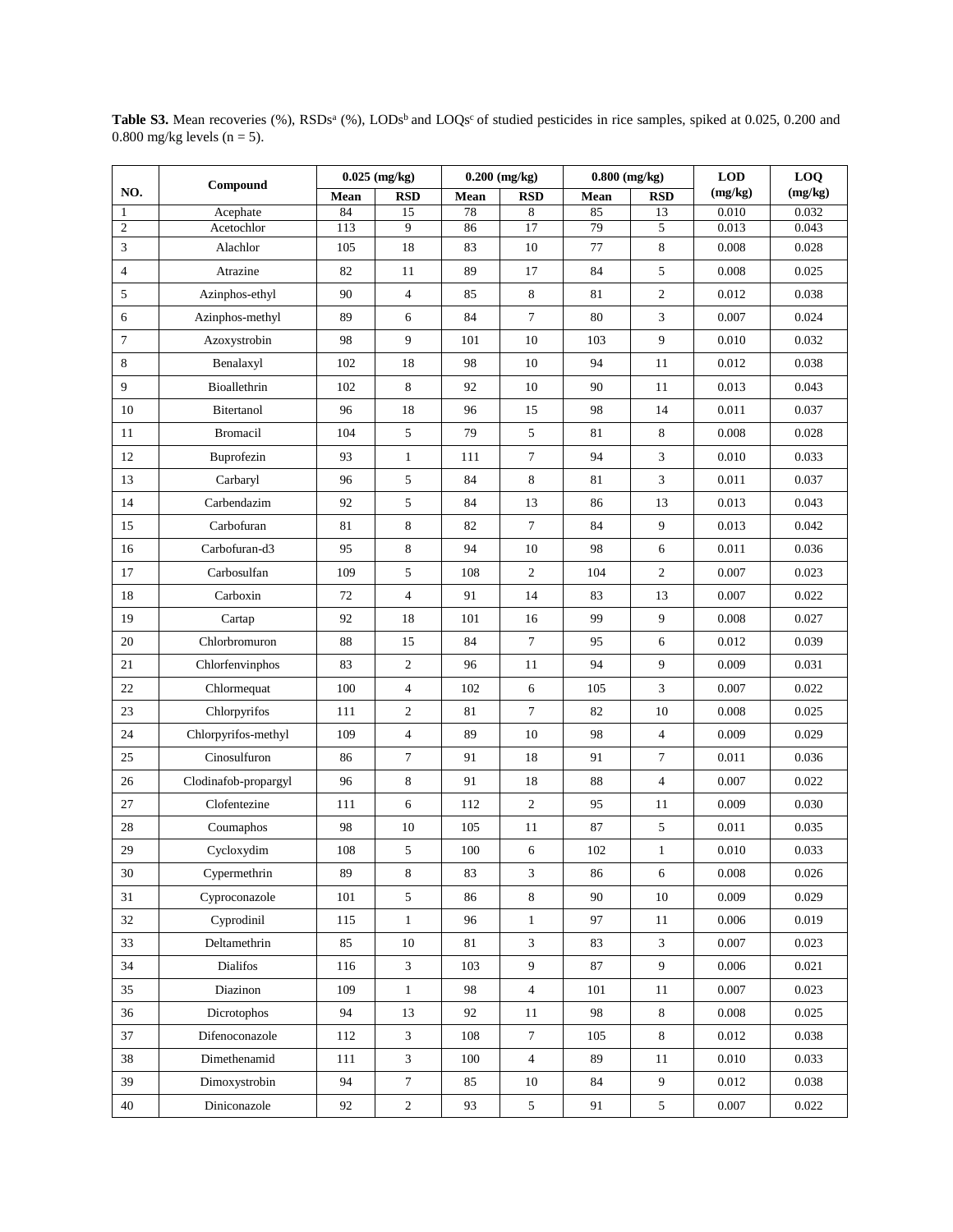| 41     | Disulfoton            | 112 | $\overline{c}$ | 96  | 10               | 99  | 18               | 0.012 | 0.041 |
|--------|-----------------------|-----|----------------|-----|------------------|-----|------------------|-------|-------|
| 42     | Edifenphos            | 72  | 3              | 95  | 10               | 89  | 8                | 0.014 | 0.045 |
| 43     | Ethion                | 90  | 3              | 106 | 8                | 109 | 6                | 0.010 | 0.032 |
| 44     | Ethoprophos           | 102 | 11             | 103 | 10               | 109 | 6                | 0.010 | 0.034 |
| 45     | Etrimfos              | 103 | 3              | 92  | 8                | 96  | $\tau$           | 0.008 | 0.027 |
| 46     | Fenamiphos            | 115 | 5              | 94  | $\overline{4}$   | 92  | 11               | 0.008 | 0.026 |
| 47     | Fenarimol             | 109 | 2              | 88  | $\overline{4}$   | 84  | $\overline{4}$   | 0.004 | 0.014 |
| 48     | Fenbuconazole         | 117 | 6              | 102 | 3                | 109 | $\overline{2}$   | 0.009 | 0.029 |
| 49     | Fenhexamid            | 110 | $\mathbf{1}$   | 95  | 6                | 100 | $\mathfrak{Z}$   | 0.007 | 0.024 |
| 50     | Fenoxaprop-P-ethyl    | 78  | 8              | 74  | 5                | 77  | $\boldsymbol{7}$ | 0.008 | 0.026 |
| 51     | Fenpropathrin         | 117 | $\mathbf{1}$   | 107 | 5                | 100 | 14               | 0.012 | 0.038 |
| 52     | Fenpyroximate         | 90  | $\overline{4}$ | 83  | 8                | 79  | 11               | 0.013 | 0.044 |
| 53     | Flamprop-M-Isopropyl  | 77  | $\overline{4}$ | 86  | 14               | 87  | 11               | 0.011 | 0.037 |
| 54     | Fluometuron           | 77  | 3              | 94  | 10               | 97  | 6                | 0.005 | 0.018 |
| 55     | Fluoxastrobin         | 78  | $\tau$         | 93  | 16               | 92  | 9                | 0.008 | 0.028 |
| 56     | Flutriafol            | 72  | 3              | 83  | $\,8\,$          | 97  | 12               | 0.004 | 0.014 |
| 57     | Foramsulfuron         | 112 | $\overline{4}$ | 98  | $7\phantom{.0}$  | 95  | 5                | 0.006 | 0.021 |
| 58     | Fuberidazole          | 109 | 6              | 85  | 12               | 79  | 9                | 0.011 | 0.036 |
| 59     | Haloxyfop             | 84  | 3              | 103 | 5                | 100 | 2                | 0.006 | 0.021 |
| 60     | Hexythiazox           | 102 | 8              | 84  | 14               | 79  | 5                | 0.008 | 0.028 |
| 61     | Imazalil              | 110 | $\overline{c}$ | 83  | 9                | 103 | $\overline{7}$   | 0.006 | 0.019 |
| 62     | Imazamethabenz-methyl | 90  | 5              | 91  | 9                | 81  | 5                | 0.005 | 0.017 |
| 63     | Iprobenfos            | 92  | 5              | 95  | 10               | 96  | 10               | 0.007 | 0.024 |
| 64     | Isoproturon           | 86  | $\overline{4}$ | 87  | 9                | 89  | 10               | 0.008 | 0.027 |
| 65     | Linuron               | 82  | 5              | 89  | 13               | 87  | 8                | 0.011 | 0.036 |
| 66     | Malathion             | 90  | $\overline{4}$ | 90  | 16               | 94  | 9                | 0.009 | 0.031 |
| 67     | Mepiquat              | 106 | 3              | 107 | 3                | 110 | $\overline{c}$   | 0.005 | 0.016 |
| 68     | Mesosulfufuron-methyl | 77  | 3              | 89  | $\overline{7}$   | 90  | 5                | 0.005 | 0.015 |
| 69     | Metalaxyl             | 75  | 5              | 83  | $\overline{7}$   | 75  | $\boldsymbol{7}$ | 0.008 | 0.028 |
| 70     | Methabenzthiazuron    | 99  | 8              | 81  | 6                | 77  | 6                | 0.005 | 0.016 |
| $71\,$ | Methidathion          | 110 | 5              | 98  | $10\,$           | 93  | $\boldsymbol{7}$ | 0.010 | 0.032 |
| $72\,$ | Monocrotophos         | 79  | 16             | 101 | 5                | 103 | 6                | 0.013 | 0.044 |
| 73     | Omethoate             | 100 | 14             | 93  | 12               | 98  | 10               | 0.008 | 0.027 |
| 74     | Oxadiazon             | 100 | 3              | 100 | 6                | 94  | 10               | 0.011 | 0.036 |
| 75     | Oxydemeton-methyl     | 88  | 18             | 110 | $\tau$           | 115 | 5                | 0.010 | 0.034 |
| 76     | Penconazole           | 94  | $\overline{c}$ | 89  | 5                | 93  | 5                | 0.010 | 0.032 |
| 77     | Phosalone             | 95  | $\mathbf{2}$   | 110 | $\tau$           | 111 | 5                | 0.008 | 0.025 |
| 78     | Phosmet               | 78  | $\overline{4}$ | 81  | 15               | 80  | 11               | 0.006 | 0.020 |
| 79     | Phosphamidon          | 103 | 6              | 77  | $\,8\,$          | 87  | 10               | 0.009 | 0.029 |
| 80     | Phoxim                | 78  | 12             | 102 | 14               | 100 | 6                | 0.010 | 0.033 |
| 81     | Pinoxaden             | 82  | 15             | 79  | 6                | 77  | 8                | 0.006 | 0.019 |
| 82     | Prallethrin           | 111 | 6              | 100 | 6                | 87  | 6                | 0.010 | 0.034 |
| 83     | Primicarb             | 79  | $\sqrt{2}$     | 86  | $\boldsymbol{9}$ | 84  | $\tau$           | 0.012 | 0.038 |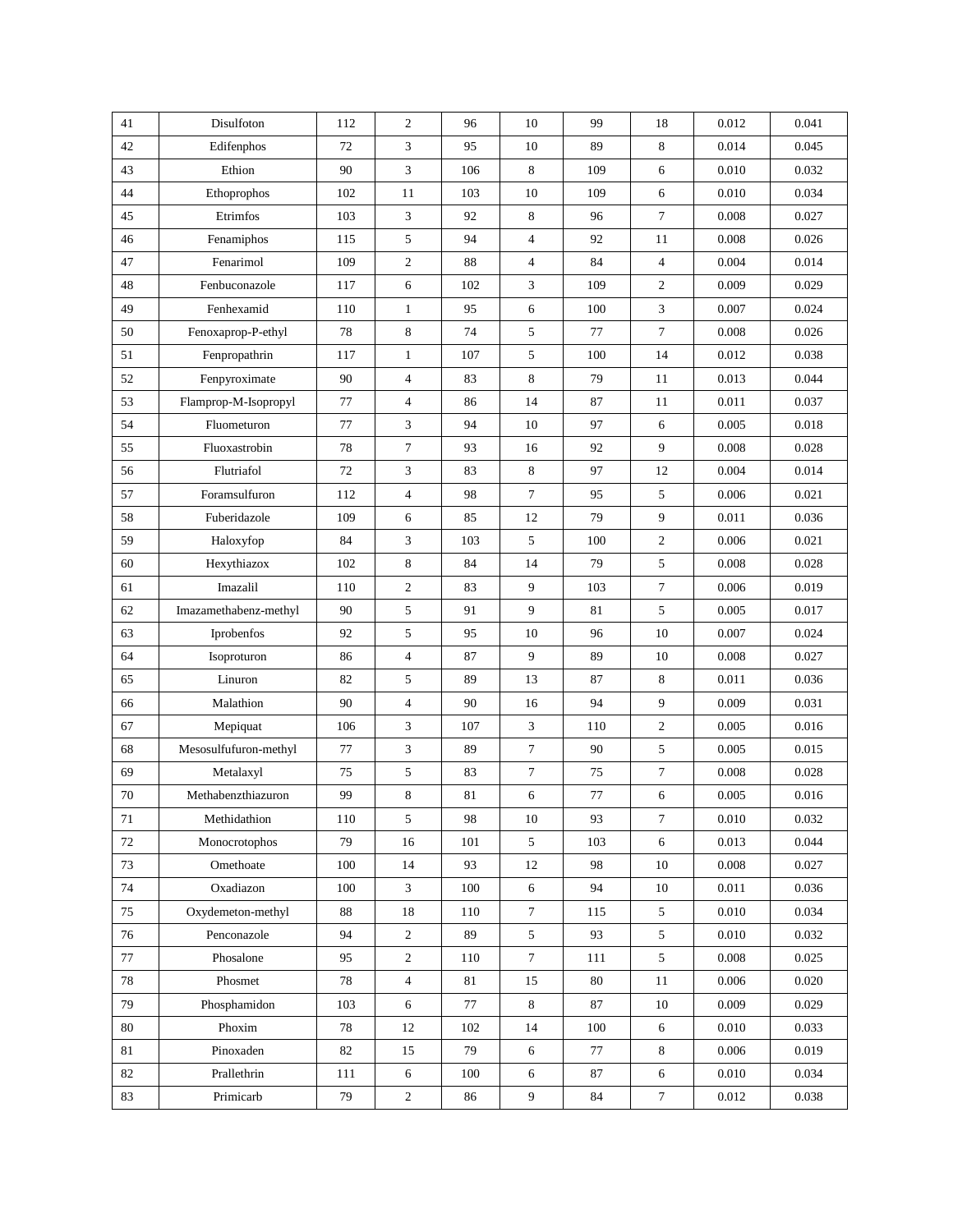| 84  | Primiphos-methyl   | 117 | 3              | 96  | 3              | 101 | 8              | 0.005 | 0.015 |
|-----|--------------------|-----|----------------|-----|----------------|-----|----------------|-------|-------|
| 85  | Prochloraz         | 116 | $\overline{2}$ | 104 | 6              | 110 | $\mathbf{1}$   | 0.006 | 0.021 |
| 86  | Profenofos         | 109 | $\overline{c}$ | 101 | 5              | 106 | 6              | 0.008 | 0.025 |
| 87  | Propiconazole      | 107 | 3              | 87  | 6              | 89  | 12             | 0.010 | 0.034 |
| 88  | Propoxur           | 75  | $\overline{7}$ | 86  | 18             | 83  | 12             | 0.009 | 0.031 |
| 89  | Pyraclostrobin     | 107 | 3              | 103 | 14             | 99  | 15             | 0.010 | 0.033 |
| 90  | Pyrazophos         | 108 | $\overline{c}$ | 92  | 9              | 90  | $\overline{3}$ | 0.011 | 0.037 |
| 91  | Spinosyn A         | 102 | 9              | 94  | 17             | 100 | 18             | 0.009 | 0.029 |
| 92  | Spinosyn D         | 84  | 13             | 92  | 12             | 95  | $\overline{7}$ | 0.006 | 0.020 |
| 93  | Spiroxamine        | 114 | 6              | 100 | 16             | 91  | 9              | 0.007 | 0.022 |
| 94  | Sulfosulfuron      | 74  | 3              | 82  | $\,8\,$        | 89  | 6              | 0.010 | 0.032 |
| 95  | <b>TCMTB</b>       | 104 | $\overline{4}$ | 81  | 13             | 84  | 13             | 0.012 | 0.040 |
| 96  | Tebuconazole       | 96  | $\mathbf{1}$   | 96  | $\overline{4}$ | 107 | $\overline{7}$ | 0.013 | 0.043 |
| 97  | Thiobencarb        | 104 | $\overline{4}$ | 100 | 10             | 95  | 8              | 0.012 | 0.040 |
| 98  | Thiodicarb         | 100 | 9              | 108 | $\overline{7}$ | 107 | 17             | 0.011 | 0.035 |
| 99  | Thiophanate-methyl | 81  | 6              | 110 | 12             | 92  | 14             | 0.010 | 0.034 |
| 100 | Triadimefon        | 80  | 5              | 88  | 16             | 96  | 11             | 0.008 | 0.028 |
| 101 | Triadimenol        | 78  | $\mathbf{1}$   | 76  | $\,8\,$        | 94  | $\tau$         | 0.012 | 0.038 |
| 102 | Triallate          | 75  | 5              | 80  | 14             | 78  | 5              | 0.005 | 0.018 |
| 103 | Triasulfuron       | 82  | 12             | 83  | 6              | 94  | 5              | 0.008 | 0.026 |
| 104 | Triazophos         | 98  | 9              | 81  | 15             | 81  | 9              | 0.008 | 0.027 |
| 105 | Tricyclazole       | 89  | $\overline{4}$ | 82  | 15             | 79  | 10             | 0.010 | 0.033 |
| 106 | Trifloxystrobin    | 116 | 3              | 100 | 18             | 92  | 18             | 0.010 | 0.034 |
| 107 | Triflumizole       | 79  | 12             | 84  | 13             | 95  | 12             | 0.011 | 0.036 |
| 108 | Triflumuron        | 78  | 5              | 108 | 14             | 97  | 14             | 0.010 | 0.034 |
| 109 | Triticonazole      | 105 | 5              | 84  | 11             | 92  | 9              | 0.007 | 0.024 |

<sup>a</sup>Relative Standard Deviations.

<sup>b</sup>Limit of Quantitation.

cLimit of Detection.